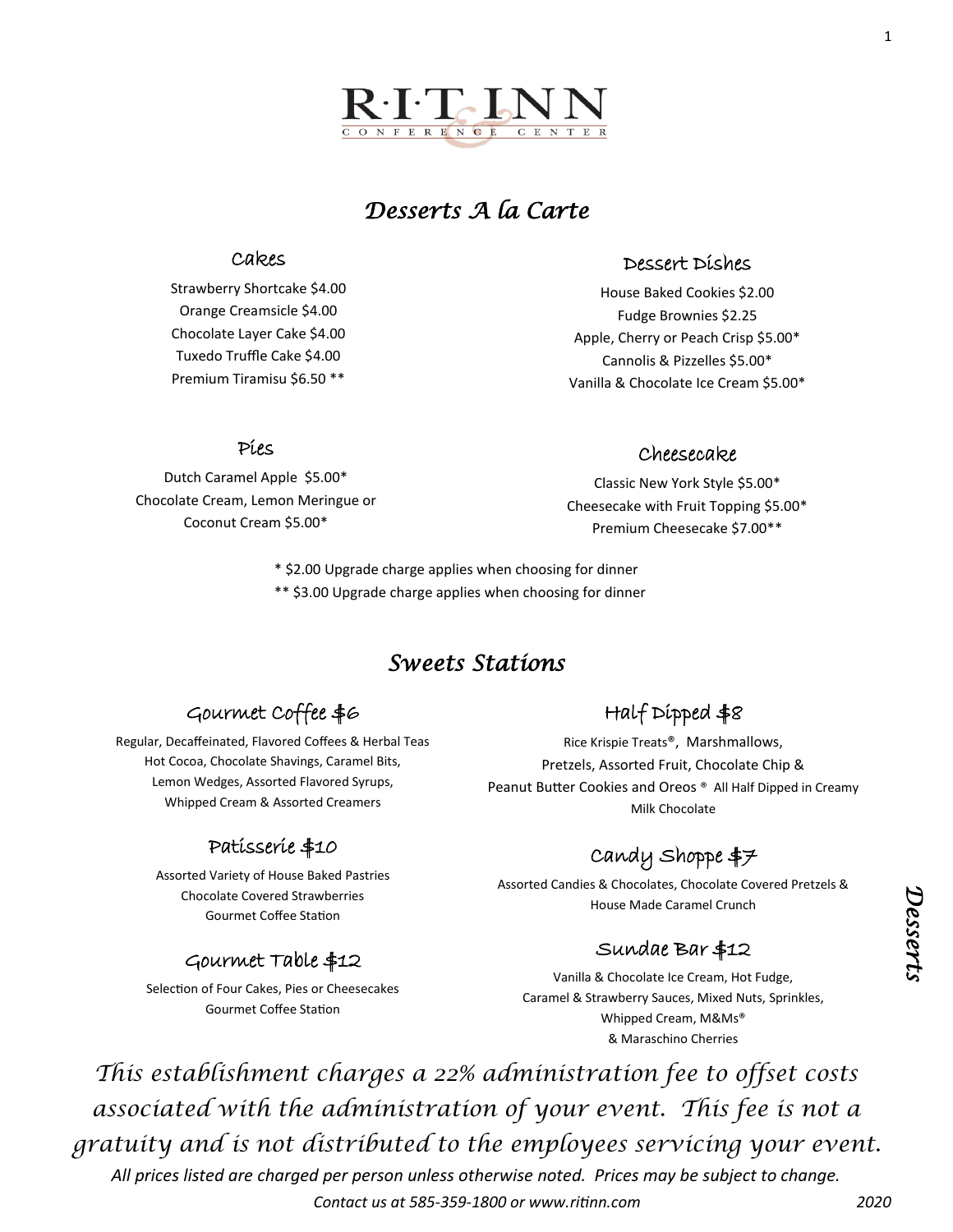2



Thank you for considering the RIT Inn & Conference Center for your upcoming event. Our Hotel offers you comfortable, elegant surroundings and a staff with the sincere desire to provide you with an enjoyable and successful visit. As is the case with most successful businesses, we find that certain guidelines and procedures help us ensure that you will be totally satisfied with your function. The following is included for your information.

#### *Payment Policy*

An acceptable form of payment must be agreed upon during the initial booking arrangements. Acceptable forms include advance deposit (prepayment), direct billing (subject to approval), purchase orders, or a completed credit card authorization form. An advance deposit will be applied to your final bill at full value. In the event that your scheduled function is cancelled, your deposit shall become property of the hotel.

#### *Guarantees*

We must be informed as to your guaranteed attendance at least five (5) business days prior to your gathering. This will be considered your minimum guarantee, which is not subject to reduction. We will be prepared to serve 5% over your guaranteed number.

#### *Security*

The Hotel will not assume responsibility for the damage or loss of any merchandise or articles left in the hotel prior to, during or following your meeting or banquet. Special arrangements for security can be made with your Sales Manager.

#### *Administrative Fee and Sales Tax*

THIS ESTABLISHMENT CHARGES A 22% ADMINISTRATIVE FEE TO OFFSET COSTS ASSOCIATED WITH THE ADMINISTRATION OF YOUR EVENT. THIS ADMINISTRATIVE FEE IS NOT A GRATUITY AND IS NOT DISTRIBUTED TO THE EMPLOYEES WHO SERVICE YOUR EVENT.

Any additional gratuity is at the sole discretion of our guests and is not required or expected. All food, beverage, administrative charges and sundry items are subject to an 8% State and Local Sales taxes unless documented proof of exception is provided.

#### *Beverage Service*

We offer a complete selection of beverages to compliment your event. Please note that alcoholic beverage sales and service are regulated by the State of New York. The Hotel, as a licensee, is responsible for administration of these regulations. Therefore, it is a policy, that no liquor, beer or wine may be brought into the Hotel from outside sources. Note that all servers are directed to refrain from serving any guest avoiding moderation.

#### *Audio Visual Services*

We are pleased to offer in-house audio visual services. Equipment is available on a rental basis. Please consult your Sales Manager for details.

#### *Smoking*

The RIT Inn & Conference Center is a smoke free environment. This includes all guestrooms, meeting rooms, public areas, pools, bars and restaurants.

*This establishment charges a 22% administration fee to offset costs associated with the administration of your event. This fee is not a gratuity and is not distributed to the employees servicing your event.* 

*All prices listed are charged per person unless otherwise noted. Prices may be subject to change. Contact us at 585-359-1800 or www.ritinn.com 2020*